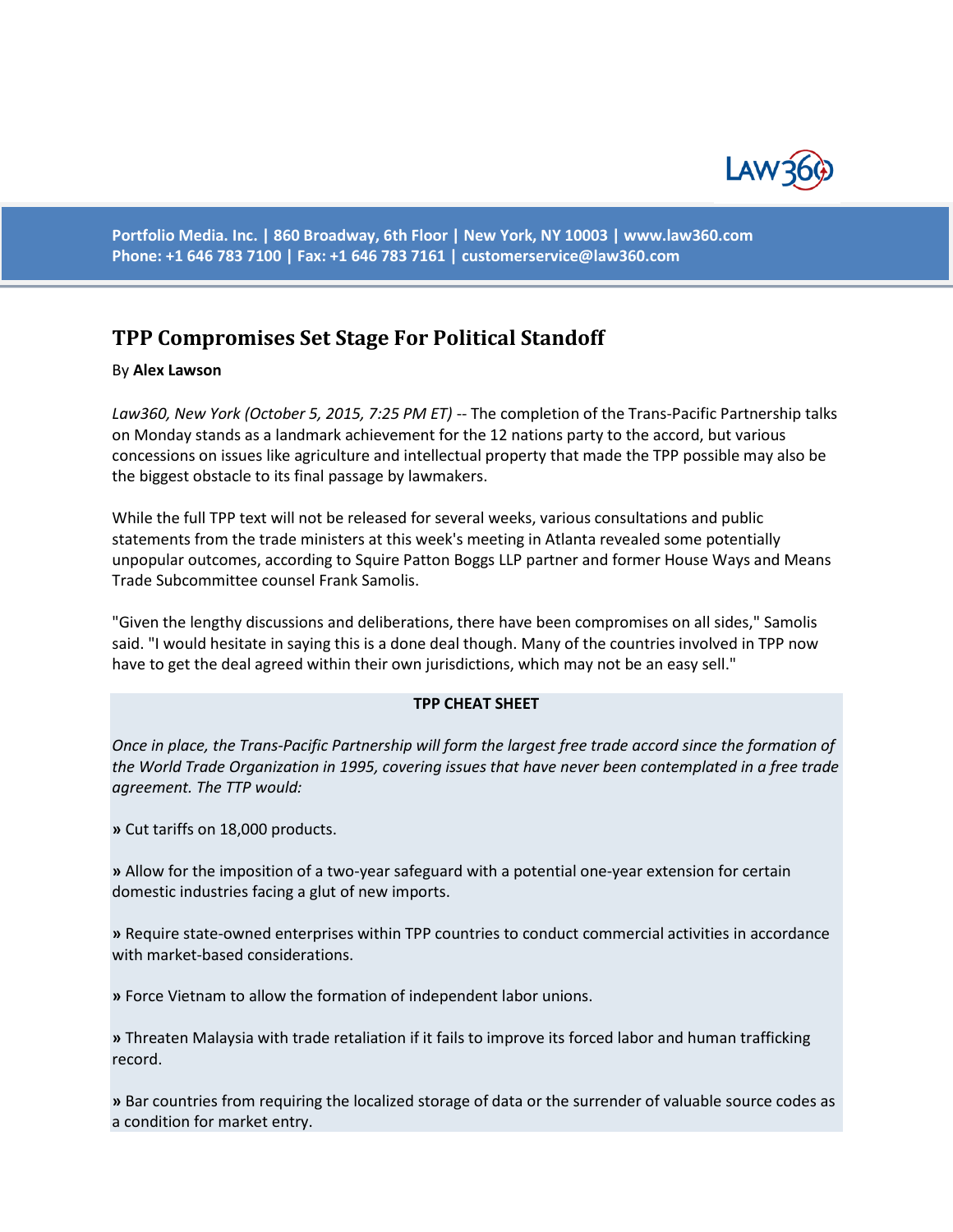**»** Require parties to commit to sustainable forest management and conserve at-risk plants and animals.

Thanks to this summer's approval of legislation to renew Trade Promotion Authority, the TPP will face a simple majority vote in both chambers of the U.S. Congress with no amendments. But given the fierce debate that preceded the TPA legislation and the powerful industrial lobbies tracking the TPP, the administration faces a steep hill to push the deal over the finish line.

As news of the final accord began to trickle out early Monday, the TPP's traditional opponents within labor, environmental and consumer advocacy circles reiterated their fervent opposition to the accord, placing the onus squarely on the U.S. Congress to reject the deal once it comes up for a vote.

Trade agreements like the TPP have never been popular among those groups, but what has been startling is the early skepticism voiced by many observers that are normally considered to be free trade champions, such as Senate Finance Committee Chairman Orrin Hatch, R-Utah.

"Closing a deal is an achievement for our nation only if it works for the American people and can pass Congress by meeting the high-standard objectives laid out in bipartisan Trade Promotion Authority," Hatch said in a statement. "While the details are still emerging, unfortunately I am afraid this deal appears to fall woefully short."

Hatch warned the TPP officials last week that they should resist the temptation to rush into a final TPP agreement that falls short of the TPA bill's negotiating objectives. While he didn't elaborate on which portions of the agreement were troubling for him, his fears are likely driven by the compromise on patent protections for biologic medicines.

The Finance Committee chairman has been among a litany of lawmakers pushing for the U.S. to make sure that high-value biologic drugs, which are used to treat diseases like cancer and rheumatoid arthritis, should be given 12 years on the market before facing generic competition.

But the U.S. was the only TPP member with that position and appears to have backed down from the 12 year number in a bilateral arrangement with Australia, a development that has roiled the Biotechnology Industry Organization and other business groups.

If Hatch views the biologic protection issue as a deal-breaker, the TPP's route to ratification may become even more fraught than previously envisioned, according toWiley Rein LLP partner Timothy C. Brightbill.

"The Obama administration relied mostly on Republican support for TPA, with a certain number of Democrats as well, so when Sen. Hatch expresses concerns, that is potentially a very big issue," Brightbill told Law360. "How these last few compromises were made ... could change some members of Congress who supported to TPA to now be more skeptical."

Another potential land mine will be the level of access given to beef and dairy products. From the outset, the TPP has set the goal of full tariff elimination on all goods, but New Zealand Trade Minister Tim Groser said Monday that negotiators were not able to achieve that goal.

"This establishes, in the long run, complete elimination of all tariffs on everything New Zealand exports with two exceptions: one is the beef tariff in Japan, and ... some dairy products — some of which will achieve tariff elimination, and others have proven to be too difficult," Groser said at a press conference closing the talks.